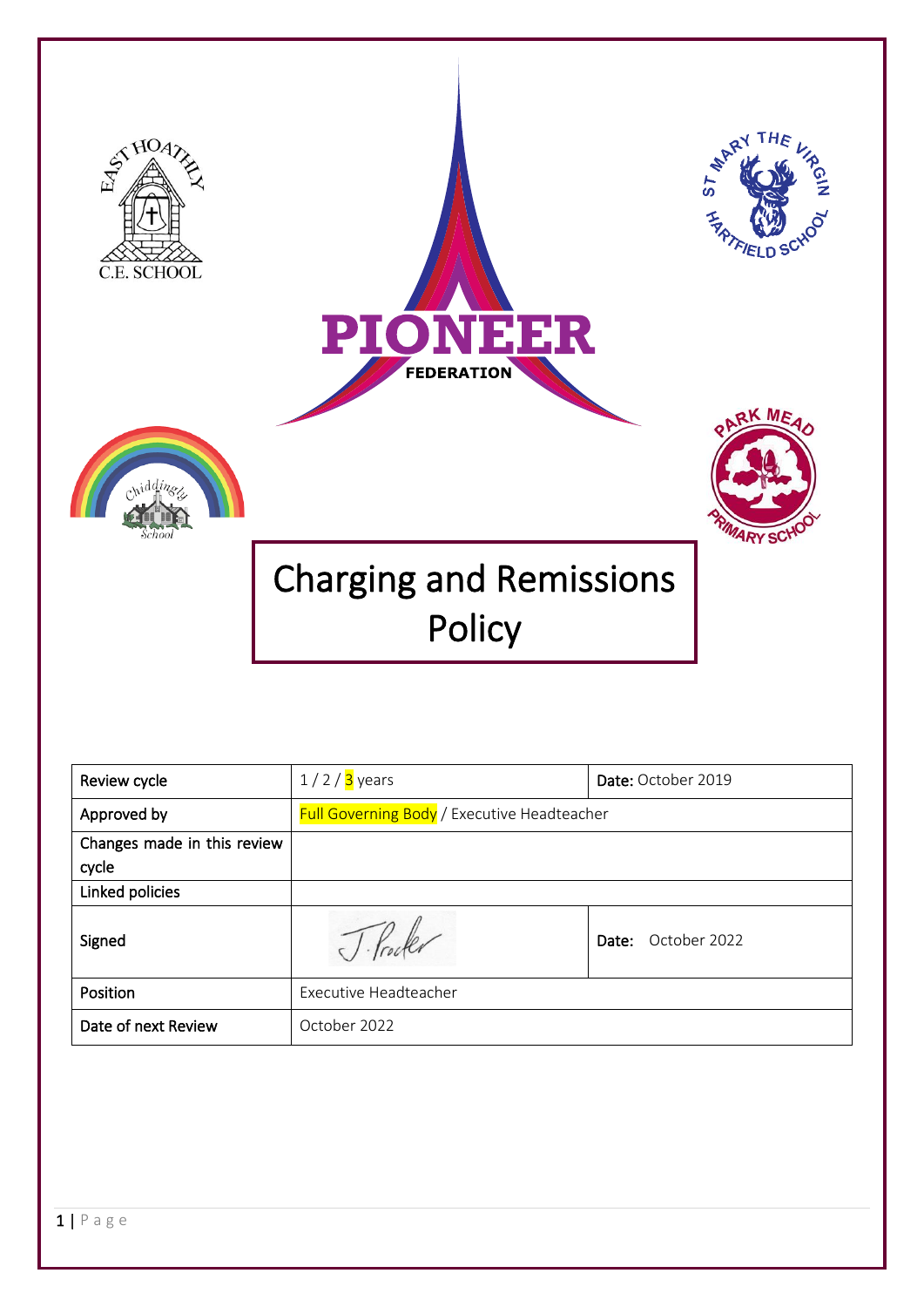1. This policy statement has been drawn up by the Governors of Pioneer Federation in accordance with the requirements of Section 110 of the Education Reform Act, 1988. This policy will be applicable to all registered pupils at the school.

# 2. In this policy statement

- (a) "Outside school hours" means those times treated as outside school hours following the application of the calculations contained in Section 107 of the Education Reform Act, 1988.
- (b) "Statutory duties relating to the National Curriculum" are those imposed by Section 10(2) of the Education Reform Act, 1988.
- (c) "Statutory duties relating to the religions education" are those imposed by Section 10(1)(b) of the Education Reform Act, 1988.

# 3. Charges may be made by the Governors of the school to cover the cost of each of the following:

(a) Activities which take place outside school hours and which are not provided as part of the syllabus, and are not required in order to fulfil statutory duties relating to the National Curriculum or religious education, e.g. a residential school trip.

Board and lodging on all types of residential visits.

- (c) Materials involved in producing "a finished product" of a lesson where a parent of the pupil has indicated in advance a wish to own the product.
- (d) Individual music tuition which takes place in or out of school hours.

Each of these cases is described in more depth in the following sections.

# *4. ACTIVITIES WHICH TAKE PLACE OUTSIDE SCHOOL HOURS AND UNDER THE CIRCUMSTANCES DESCRIBED IN PARAGRAPH 3(a)*

# Cases where charges may be made

Pupils whose parents have indicated in advance a willingness to participate in any activity which falls into this category and a willingness to meet such charges as are made.

Basis for calculating the charge The proportionate cost to each participating pupil of whichever is appropriate of the following: Travel costs Board and lodging (see paragraph 5) Materials, books and equipment Entrance fees Insurance Non-teaching staff costs Costs of teaching staff who are specifically engaged by the LEA or Governors on a contract to provide the activity. In each case the charge will not exceed the actual cost to each pupil.